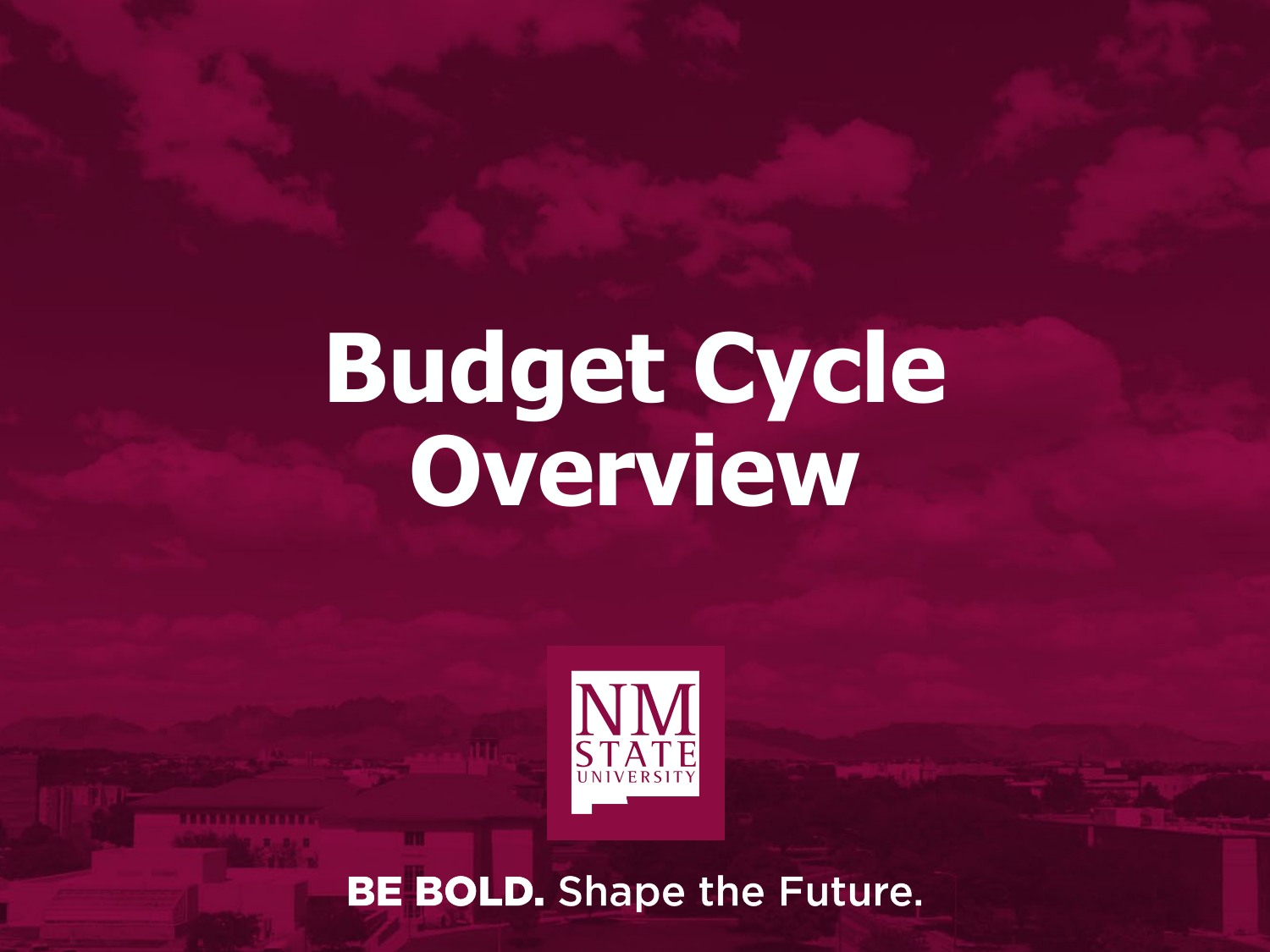#### **NMSU-State Level Approval Processes:**  Based on Statutory Authority



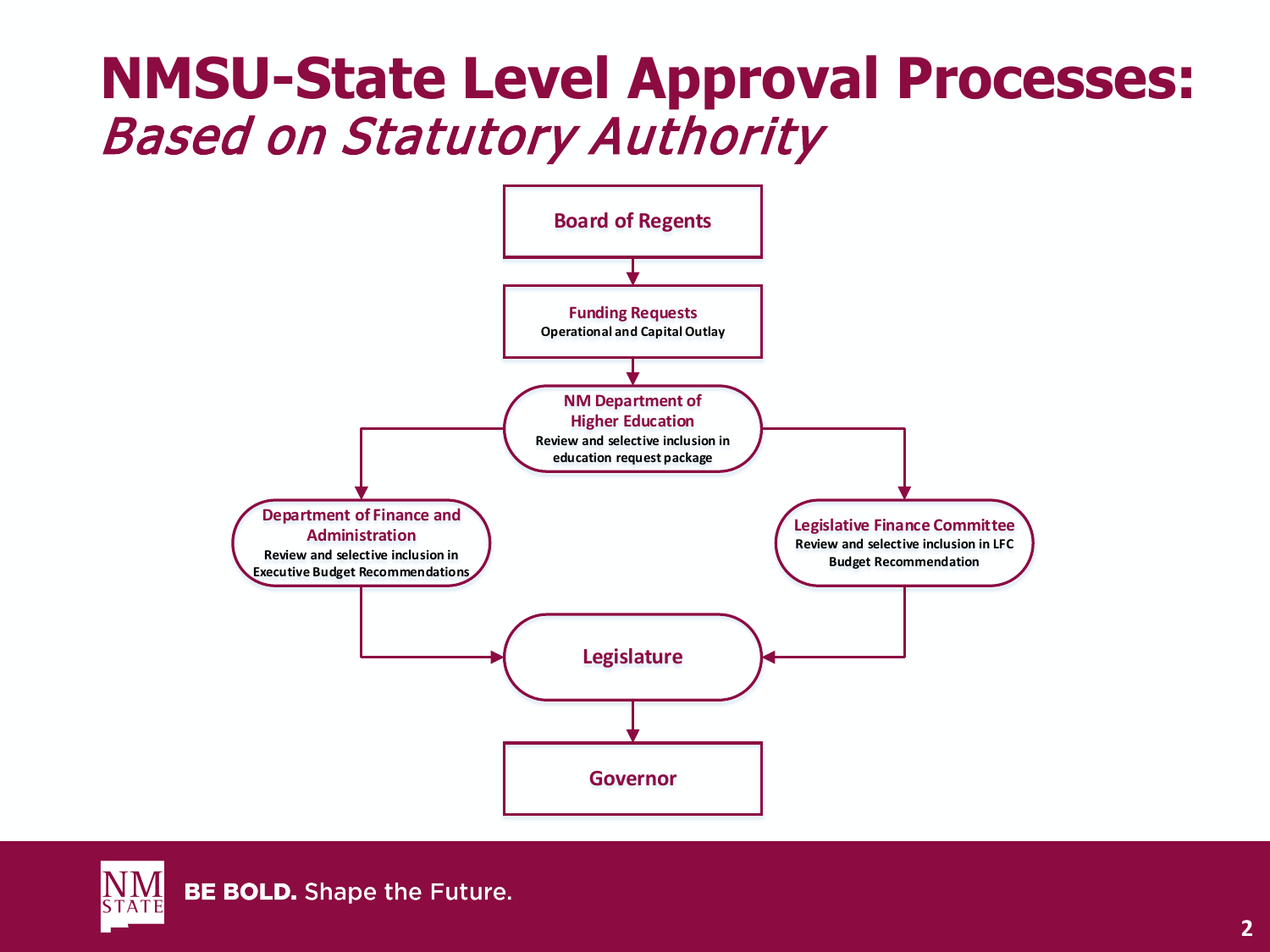### **Budget Cycle-Typical 60 Day Session**



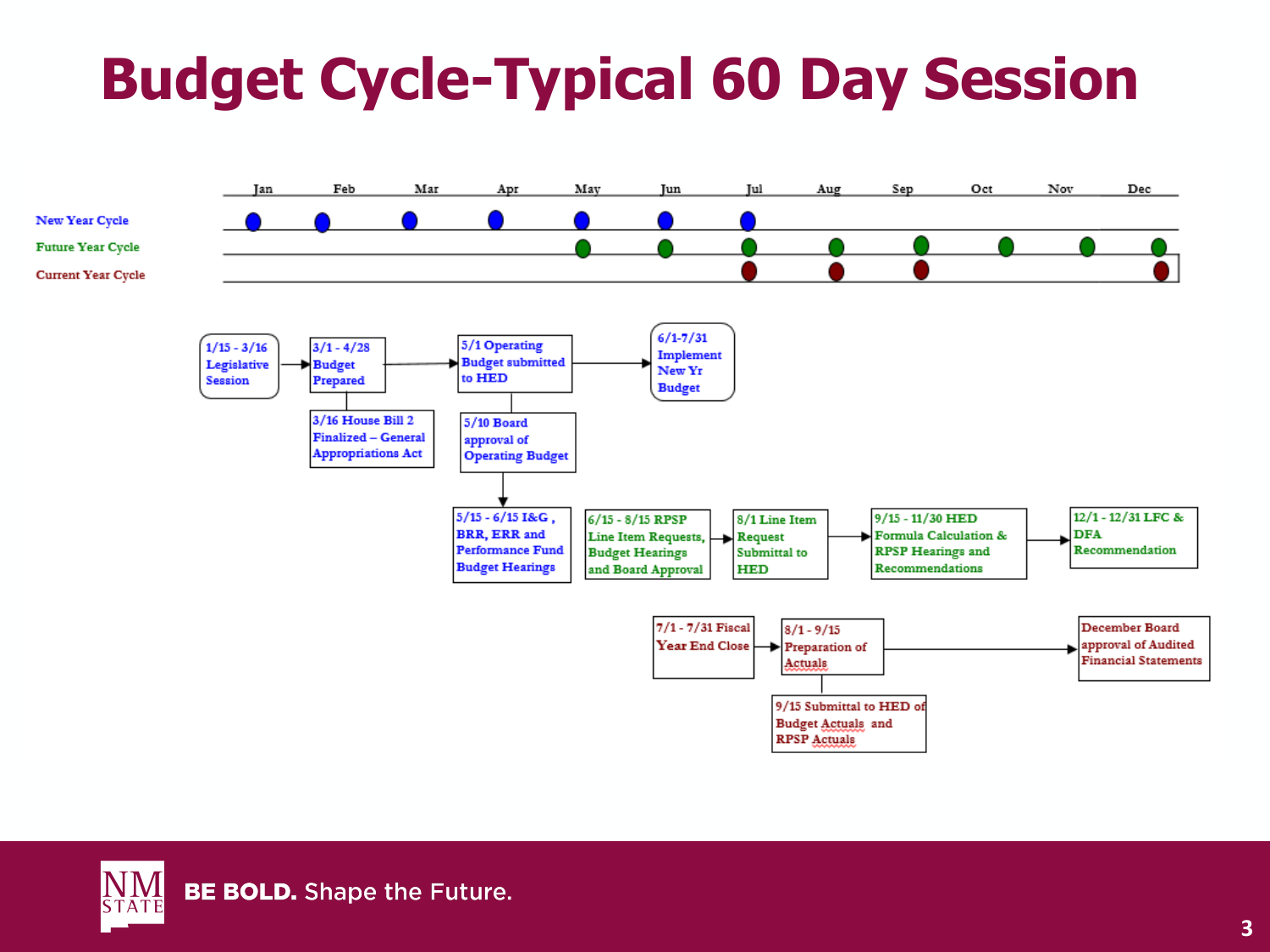## **Typical Operating Budget Timeline**

| <b>Timeframe</b> | <b>Recommendations / Approvals / Required Submittal</b>                                                                                                                         |
|------------------|---------------------------------------------------------------------------------------------------------------------------------------------------------------------------------|
| November 1       | <b>NMHED Submits Higher Education Funding Recommendation;</b><br><b>Includes Preliminary Formula Calculations</b>                                                               |
| November         | <b>Budget Cycle for Next Fiscal Year Begins</b><br>$\checkmark$ First Discussions on Sources and Uses of Funding<br>Discussions regarding sectors of investment for new funding |
| January          | <b>Legislative Session Begins</b>                                                                                                                                               |
| February/March   | <b>Legislative Session Ends</b>                                                                                                                                                 |
| April            | Board Approval of Tuition & Fee and Budget Guidelines                                                                                                                           |